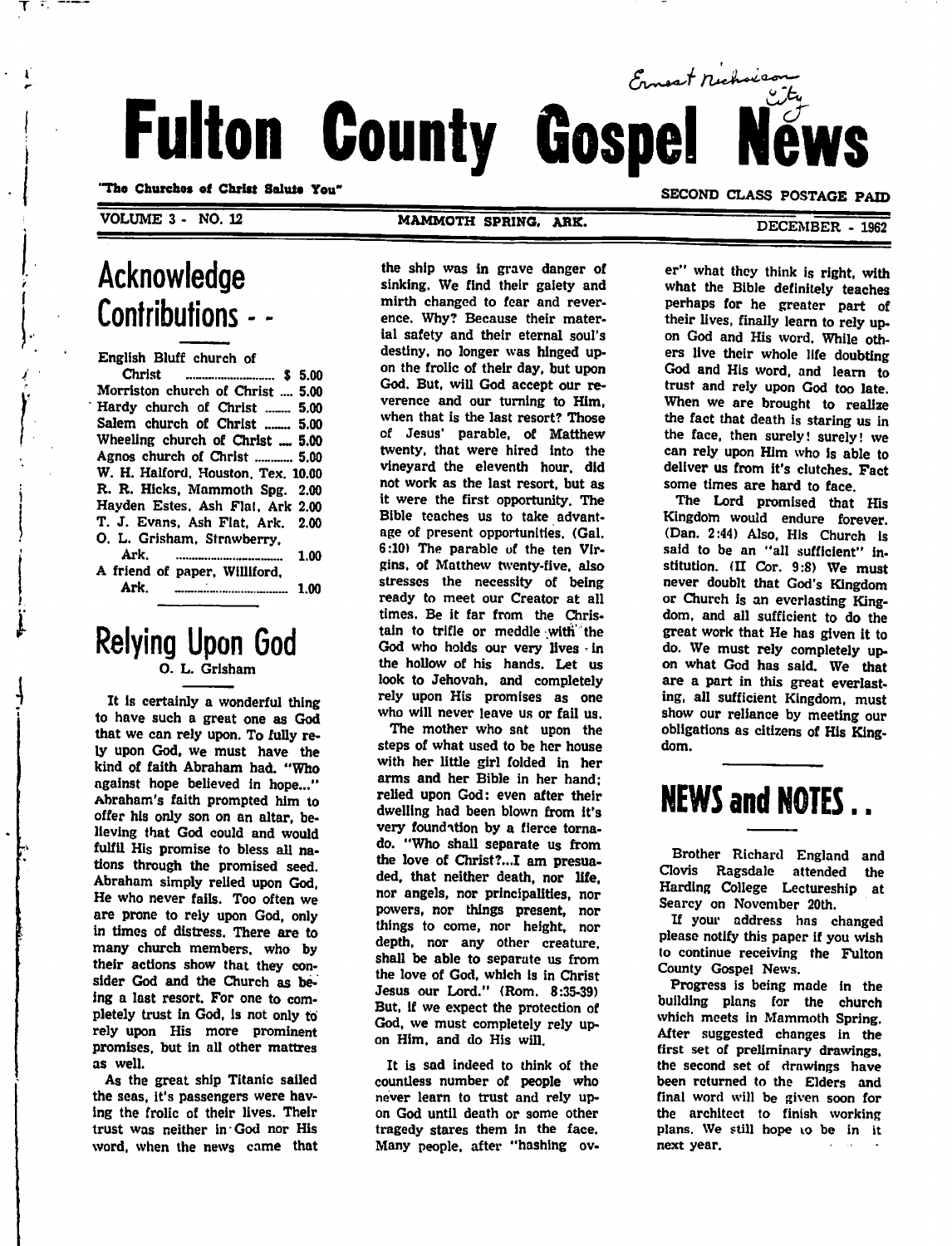### Fulton County Gospel News

#### PUBLISHED MONTHLY FREE SUBSCRIPTION

Entered as second class matter January 3. 1959, at the Post Of fice. Mammoth Spring, Ark ansas, under Act of July 26, 1955. as amended.

#### Supported by

CHURCHES OF CHRIST IN THIS AREA

EDITORS: CLOVIS RAGSDALE RICHARD ENGLAND

### Editorial - -

#### By Clovis Ragsdale

In recent years the number of men who have gone into foreign countries preaching the gospel has increased tremendously over that of the pre-war period. As a result thousands of people have became christians, who would have never heard the truth had not the church become aware of its obligations to carry the gospel to these lands of spiritual darkness. Yet we have hardly scratched the surface in carrying the story of the cross to the untold millions of the earth in our day. The number of men in the foreign fields is said to be about two hundred. Many hundreds more are needed.

The biggest problem is not find ing qualified men to go, but to find adequate support for those willing to go. A considerable amount of money is necessary to move a man and his family to a foreign country. In many nations, food and transportation are very expensive. Buildings to worship in are quite expensive. Not very<br>many congregations in the states many congregations in the states are able to support a man by

themselves. This makes it neces sary for several churches to pool their resources together when a man is sent. Several of the con gregations in Fulton County sent regularly to HiUard Storey while he was in Italy. Several send to Brother Mayes in his work in Fin land. Some of these send only five or ten dollars a month, but when put together it makes possible a good work. If every congregation in America would send something each month, the number of men sent could be doubled and more. I believe this could be done with out slighting the work at home. I have noticed that where a congre gation undertakes greater works, it's contribution increase accord ingly. Most brethern are willing to sacrifice when they know good will come of it.

The age in which we live has opened up many opportunities for preaching the gospel that were not possible before. We must not fail to take advantage of these wonderful opportunities. The Bib le is plain in it's teaching that the gospel must be preached in all the world. Matt. 28:18-20; Mark 16: 15-16. Also, the many examp les of the Apostles who went every where preaching Christ to the world.

I would like to urge the leaders of every congregation to examine the many appeals which are re ceived and choose one or more and have a part in the saving of souls in distant lands. Opportunity exists, responsibility is plainly taught, then duty demands tha greater efforts be put forth to place New Testament christianity before a lost and dying world.

#### BRIEFS OF INTEREST - •

Seldom do tale bearers bear tales about themselves. This is a point of interest. How do you account for it? It is because talebearers are Innocent people? Is it because they know nothing against them selves?

....The way of Christ is a narrow way. (Maii. 7:13-14.) However. not every narrow way is the way of Christ.

### A False Feeling

By Wesley Hylton

It is a well known fact that many people accept their "feel ings" as a sign of salvation. Ac cording to this doctrine, to feel saved is to be saved. In no other field would people so blindly fol low their feelings. Certainly, they wouldn't consider their feelings an accurate guide in buying real es tate, or other property. Careful investigation would be made be fore purchase. If men are so care ful to see that everything is in order before investing in tempor al things, they should be doubly so in things divine. That which they purchase here will perish with the using; but. the most im portant thing they have, their soul is being risked on the uncertain foundation of human emotions.<br>Feelings are very unreliable.

Some of the peculiar aspects of those who rely on feelings are their tendancy to shout, be seized by convulsions, or to fall and lay as one dead. All of these are sup posed to be evidence of their hav ing received the Holy Ghost. Those who fail to act in this manner are told that they don't have it. They are urged to pray for it. Such evidence, to them, is "proof posi tive" that they have been saved, irregardless of what the Bible teaches.

If people are to act in this man ner at the point of salvation, it is amazing that not one such inci dent was recorded in the book of Acts. The book of Acts records many conversions, but not one time does it relate such strange things as are peculiar to those who rely on feelings.

The Bible is an infallable guide. If the Lord had wanted us to act in this manner, why didn't He say so? At the very least, He could have given us a divine ex ample of His people so doing. Since He hasn't given such an ex ample, it is evident that such practices have originated with man. In fact, history records that such is the case.

In 1800, and tho following 30 or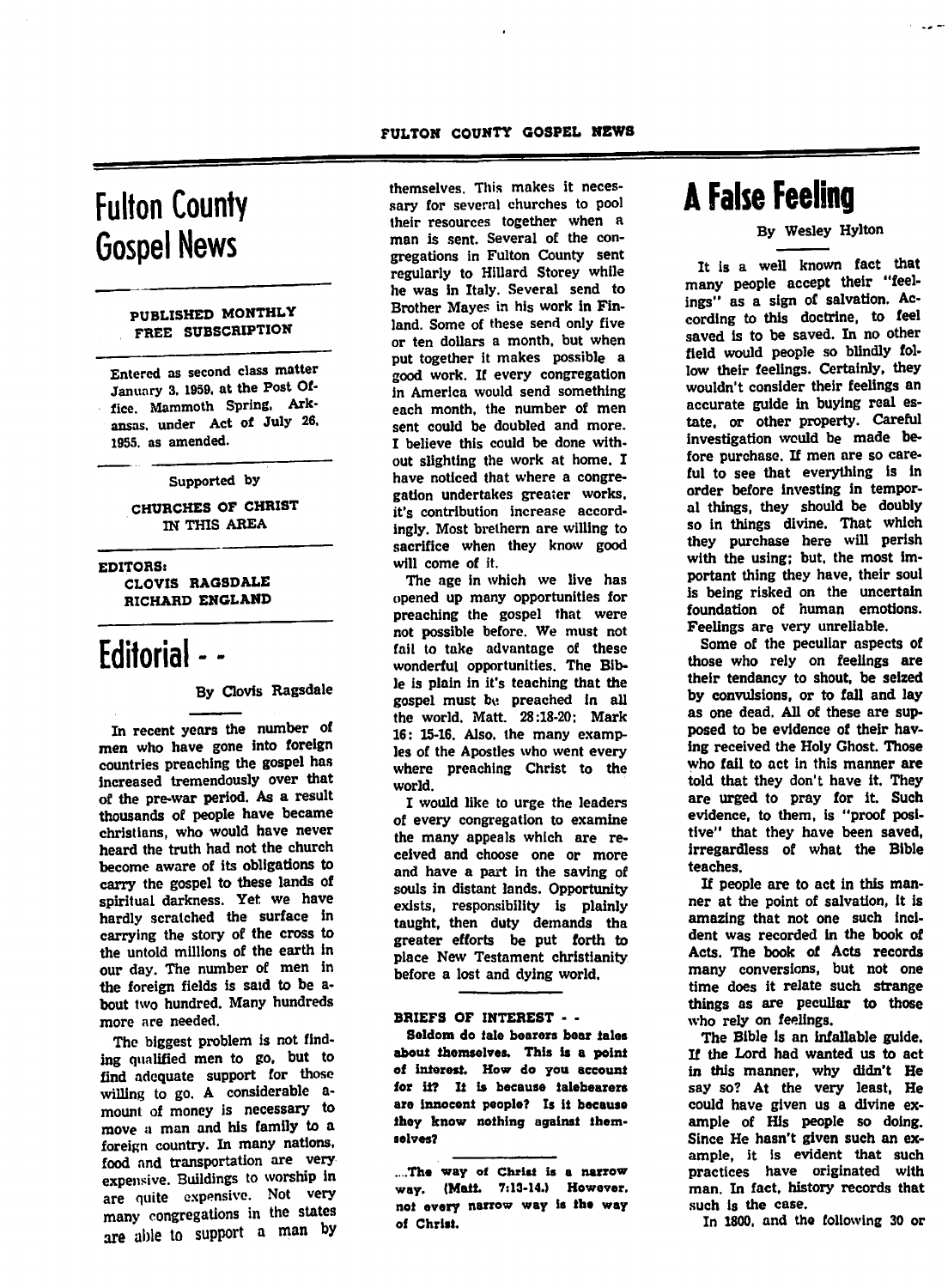40 years, religious fever in our country reached a new pitch. This followed a period of apathy that had alarmed many religious lead ers. At that time, they felt that a revival of interest in religion was proved to be unfounded. The re sults of this new interest in reli gion was astounding. The peculiar Characteristics already mention ed began to make themselves known.

The following statement is tak en from the 'Life of Elder John Smith."

"The excitement continued to spread like a conflagration thru the land. In 1800 it broke out in Kentucky, and extending to the northern portions of the State, reached its climax in a general<br>camp-meeting at Cane Ridge, in camp-meeting at Cane Ridge, in Bourbon County, held in August. 1801. At that place upward of twenty thousand persons, moved<br>by the intensest religious feeling, by the intensest religious recurse encamped in the groves and fields for several days and nights; the multitude dispersed at last, only because provisions failed in the country around."

"But that which most distinguised these meetings, was the preva lence of a certain nervous disord er that seized many of those who were in attendance. It suddenly struck down some to the earth, where they lay like dead men for hours; and it threw others into violent convulsions that were oft en fearfully protracted. This af fection was involuntary and conta gious, or perhaps, epidemic. -attacked, indiscriminately, the most pious and the most profli-<br>gate. Like a panic, it sometimes gate. Like a paint, it sometimes seized entire congregations of wor shipers, until five hundred have jerked at once with strange con vulsions."

"It was, perhaps, naturally engendered, spreading by sympathy gendered, spreading by sympathy among those who were not expos ed to the influence of the original causes. The imagination, kept fix ed for days and night on images of the most awful spiritual im port; the heart constantly stirred<br>to its depths by a rude but powerful eloquence; the fearful denunciations, of. Scripture against sin,

read aloud to listening thousands ... and more than all, the popular persuasion that God vouchsafed to every sinner that He pardoned a miracle of grace in some out ward sign of Inward feeling; sure ly these causes all concurring and aided by the imposing grandeur of an encampment at night, were enough to produce transient, if not permanent, nervous distemp ers."

"It was regarded at the time, however, even by wise and good men, as the immediate work of God, or as the outpouring of the Holy Ghost. This notion served to increase the excitement of the<br>people: and excesses that were ofpeople: and excesses that were of ten ridiculous or disgusting natur ally followed. Such extremes, how ever, were always discountenanc ed by intelligent Christians, who endeavored to preserve in their congregations a decorous and solemn behavior."

Thus we can see, from the above account, that in those days many were carried away with such delusions. However, the peo-<br>ple of that day, and today for that ple of that day, and today for the matter, were not the only ones de luded. It happened to many more than 1500 years ago. Between the years 300 and 400, there arose a false prophet by the name of Montanus, who led many astray. An account of him and his heresay is recorded in Eusebius' Ecclesiast ical History. The following quota tion will show the similarity be tween his actions and those of the 1800s, as well as those of today.

"There, they say, one of those who was but a recent convert. Montanus by name — gave the adversary occasion against him self. So that he was carried away in spirit, and wrought up into a certain kind of frenzy and irregul ar ecstasy, raving, and speak ing, and uttering strange thins, and proclaimin that was contrary to the institutions that had prevail ed in the church, as handed down and preserved in succession from the earliest times. But of those that happened to be present then, and to hear these spurious orac les, some being indignant, rebuk ed him as one under the Influence of demons and the spirit of delu sion, and who was only exciting disturbances among the multi tude."

Thus Montanus, like all false teachers, was able to attract a following. There always seems to be those who are gullible enough to swallow anything. This is espec ially true in religion. People wouldn't become prey to every fals prophet that arises, if they would only study their Bible. The following statement shows how he influenced others.

"Thus, by an artifice, or by a certain crafty process, the devil having devised destruction again st those that disobey the truth, and thus excessively honor themsel ves, secretly stimulated and fired their understanding, already wrapt in insensibility, and wandering away from the truth. For he excit ed two others, females, and filled them with the spirit of delusion, so that they also spake like the former, in a kind of extatic frenzy out of all season, and in a manner strange and novel. "

This same Montanus was the father of many heresies. But he seems to be the first to use this method to beguile unstable souls. These events happened around 300 years, possibly more, after the church was established. At that time they were considered "str ange

and novel." They still are! Notice how he was carried away with a "certain kind of frenzy." He was also "uttering strange things." He was able to influence many with his senseless actions. He and his followers were denounced as he retics, and exposed for all to see.

Those who follow their feelings are walking a pathway of decep tion. Know the truth, it will make you free!

### News Items

Brother Boyd Morgan held a meeting at Poughkeepsie during the week following Thanksgiving.